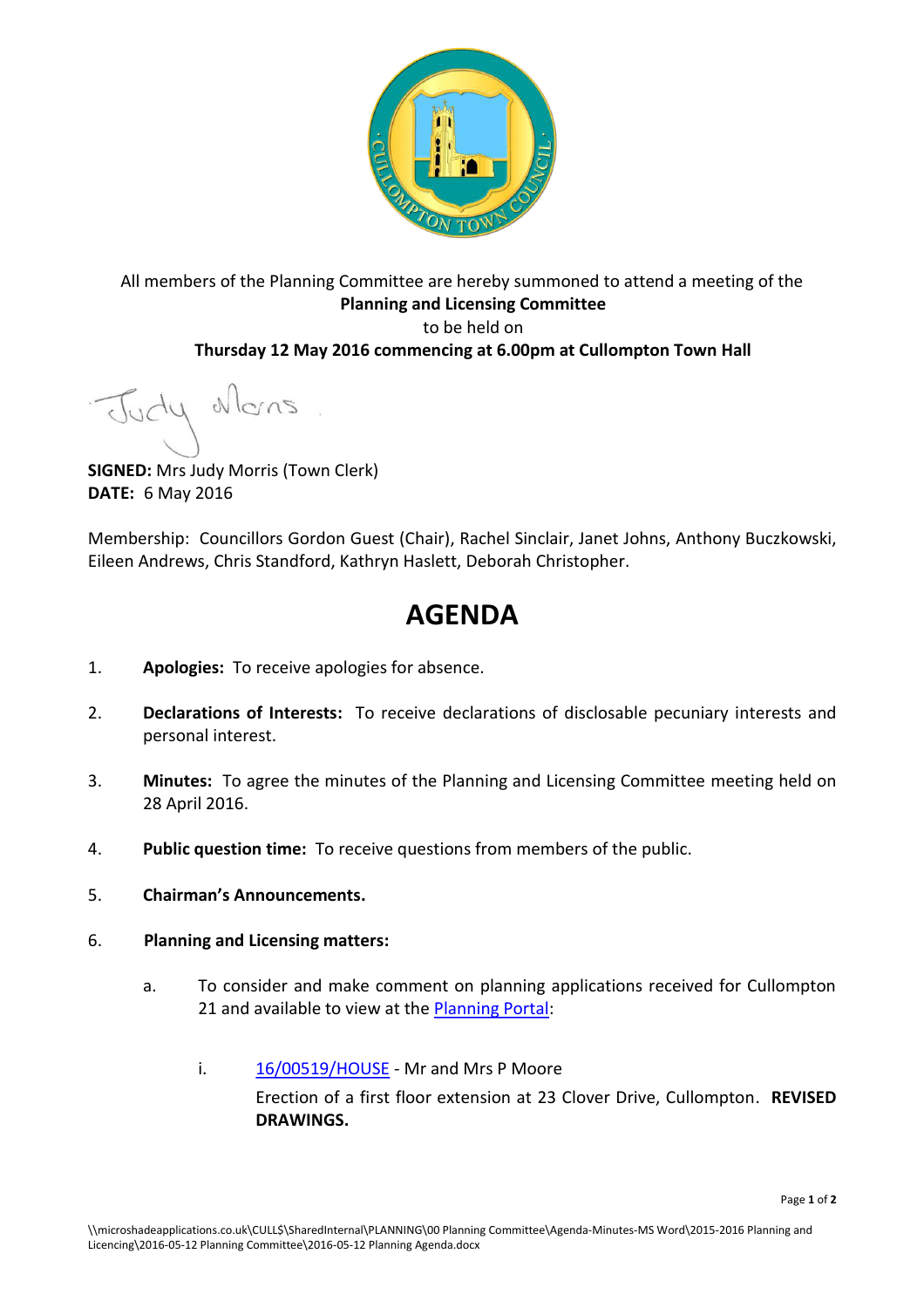- ii. [16/00580/FULL](http://docs.middevon.gov.uk/pap/index.asp?caseref=16/00580/FULL)  Mr R Wyman Erection of dwelling at Land at NGR 301988 106652 (Adjacent to Poyle House), Exeter Road, Cullompton.
- iii. [16/00586/FULL](http://docs.middevon.gov.uk/pap/index.asp?caseref=16/00586/FULL)  Mrs A Mason Erection of extension at 16 Duke Street, Cullompton.
- iv. [16/00598/TPO](http://docs.middevon.gov.uk/pap/index.asp?caseref=16/00598/TPO)  Mr M Turner @ David Wilson Homes Application to carry out works to 1 Monterey Cypress, 1 Oak and 4 Willow trees protected by Tree Preservation Order 15/00008/TPO at Milkmoor, Tiverton Road, Cullompton.
- b. To receive planning determinations and consider any other planning matters brought forward at the discretion of the Chair.
- c. To consider applications from neighbouring parishes.
- 7. **Neighbourhood Plan Update:** To receive an update on the Neighbourhood Plan.
- 8. **Correspondence:** To consider correspondence received after the despatch of this Agenda.
- 9. **Date and time of the next meeting:** To confirm the date and time of the next Planning Committee meeting as Thursday 26 May 2016 commencing at 6pm.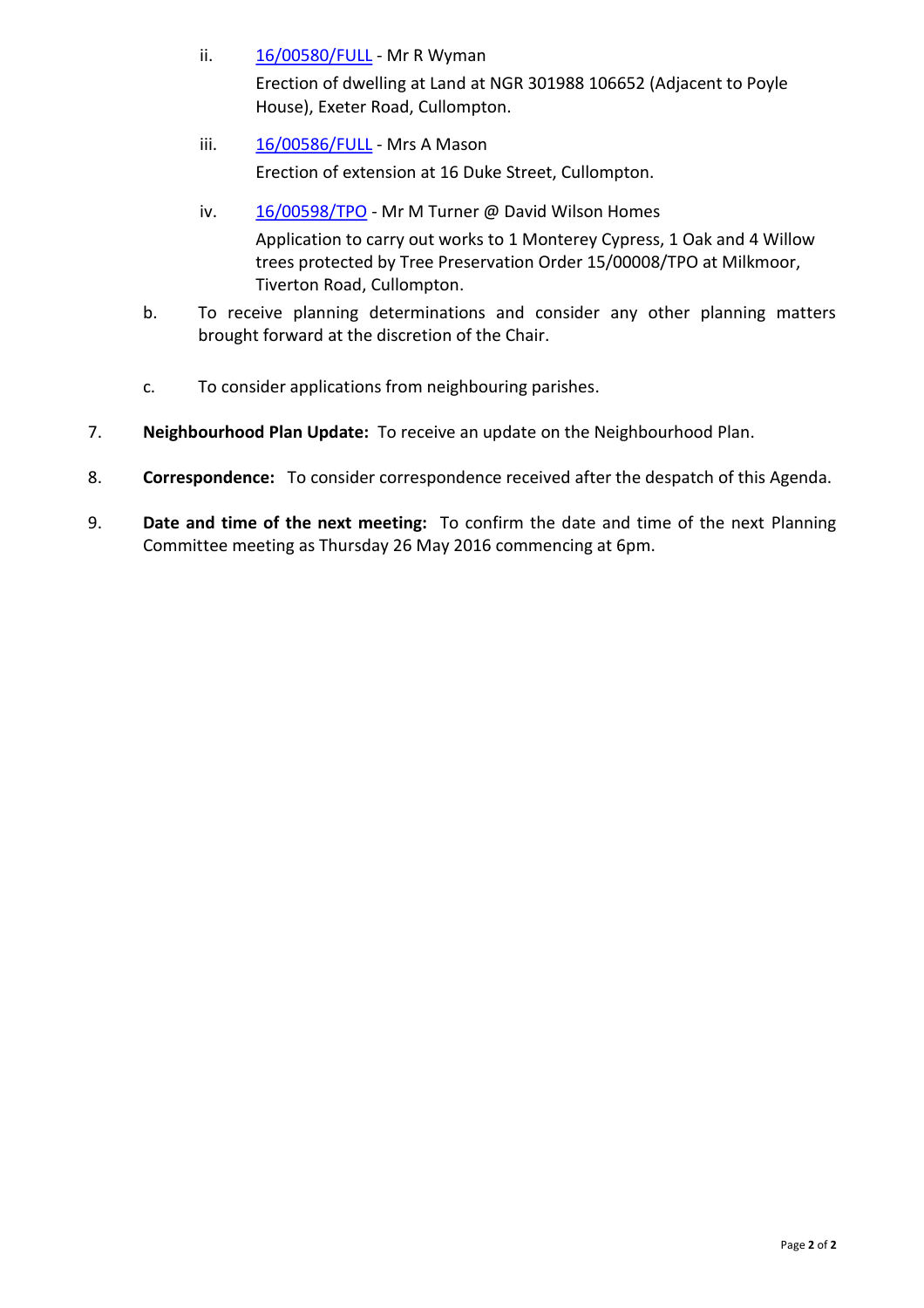

## **Planning and Licensing Committee meeting**  held on **Thursday 28 April 2016 commencing at 6.00pm at Cullompton Town Hall**

Membership: Councillors Gordon Guest (Chair), Rachel Sinclair, Janet Johns, Anthony Buczkowski, Eileen Andrews, Chris Standford, Kathryn Haslett, Deborah Christopher.

Those Present: Councillors Gordon Guest (in the Chair), Anthony Buczkowski, Eileen Andrews, Kathryn Haslett, Janet Johns.

Mr Ashley Hellier (a member of the public).

The Assistant Town Clerk (Clerk).

# **DRAFT MINUTES**

201. **Apologies:** The following apologies were received and accepted from:

Councillor Chris Standford (personal).

- 202. **Declarations of Interests:** The following declarations of disclosable pecuniary interests and personal interests were made:
	- a. Councillor Kathryn Haslett declared a personal interest in Planning Application 16/00347/LBC as she is acquainted with Secretary of the Conservative Club.
	- b. Councillor Eileen Andrews declared a personal interest in Planning Application 16/00519/HOUSE as she has been approached by the owner of a neighbouring dwelling and has discussed the application with an objector.
- 203. **Minutes:** The Minutes of the Planning and Licensing Committee meeting held on 14 April 2016 were adopted as a true and correct record of the meeting and signed as such. Proposed Councillor Anthony Buczkowski, seconded Councillor Eileen Andrews.
- 204. **Public question time:** There were no questions from the member of the public present.
- 205. **Chairman's Announcements.** The Chairman had no announcements to make.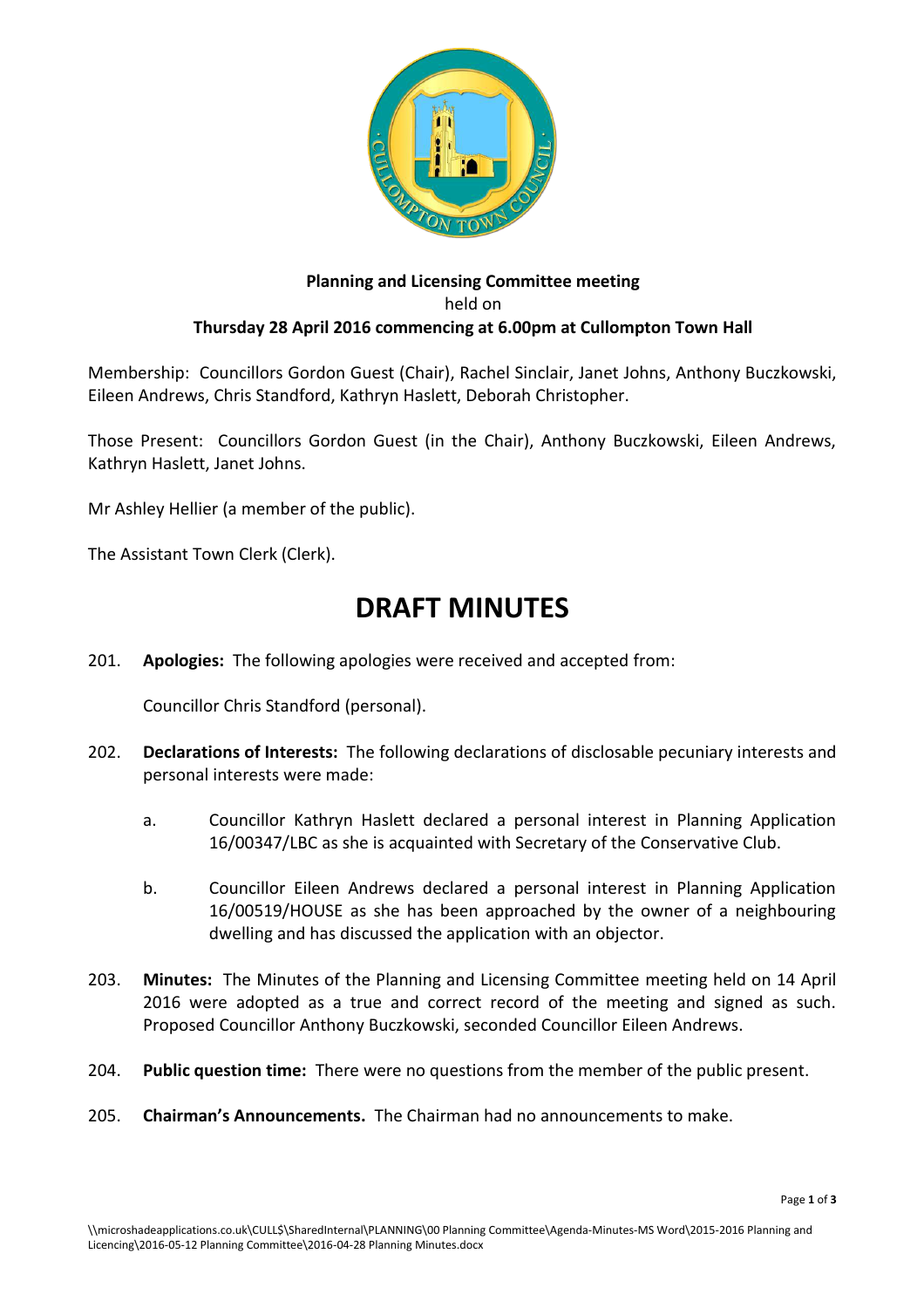#### 206. **Planning and Licensing matters:**

a. To consider and make comment on planning applications received for Cullompton 21 and available to view at the [Planning Portal:](http://planning.middevon.gov.uk/online-applications/refineSearch.do?action=refine)

### i. [16/00500/ADVERT](http://docs.middevon.gov.uk/pap/index.asp?caseref=16/00500/ADVERT) - MDDC

Advertisement Consent to display 1 free standing Heritage Information panel at The Walronds, 6 Fore Street, Cullompton.

**Recommend grant permission. Proposed Councillor Eileen Andrews, seconded Councillor Anthony Buczkowski.**

### ii. [16/00519/HOUSE](http://docs.middevon.gov.uk/pap/index.asp?caseref=16/00519/HOUSE) - Mr and Mrs P Moore

Erection of a first floor extension at 23 Clover Drive, Cullompton.

**Recommend refuse permission. It is considered that the addition of a living space above the garage at 23 Clover Drive will have a significant and negative impact on the privacy of the neighbouring bungalows at 3 and 4 Spindlebury. The proposed development will make an already imposing house even more so and will have a detrimental impact on the visual amenity of adjoining properties.** 

**Proposed Councillor Anthony Buczkowski, seconded Councillor Janet Johns.**

iii. [16/00525/FULL](http://docs.middevon.gov.uk/pap/index.asp?caseref=16/00525/FULL) - Mr J Persey

Conversion of former stables to form 1 dwelling at Newland Farm, Cullompton.

**Recommend grant permission. Recommend a condition that the new dwelling is not sold as a separate entity. Proposed Councillor Gordon Guest, seconded Councillor Janet Johns.**

#### iv. [16/00527/FULL](http://docs.middevon.gov.uk/pap/index.asp?caseref=16/00527/FULL) - Mr R Chard

Change of use of land from agricultural to domestic garden and erection of detached double garage at Ricklands, Colebrooke Lane, Cullompton.

**Recommend grant permission. Proposed Councillor Eileen Andrews, seconded Councillor Anthony Buczkowski.** 

v. [16/00347/LBC](http://docs.middevon.gov.uk/pap/index.asp?caseref=16/00347/LBC) - Cullompton Conservative Club

Listed Building Consent for internal alterations and replacement windows at Cullompton Conservative Club, Cullompton.

**Recommend grant permission. Proposed Councillor Anthony Buczkowski, seconded Councillor Janet Johns. Kathryn Haslett abstained.**

#### vi. [16/00524/FULL](http://docs.middevon.gov.uk/pap/index.asp?caseref=16/00524/FULL) - Mr T Moore

Erection of an agricultural livestock and storage building at Woodmill Farm, Cullompton.

**Recommend grant permission. Proposed Councillor Gordon Guest. seconded Councillor Eileen Andrews.**